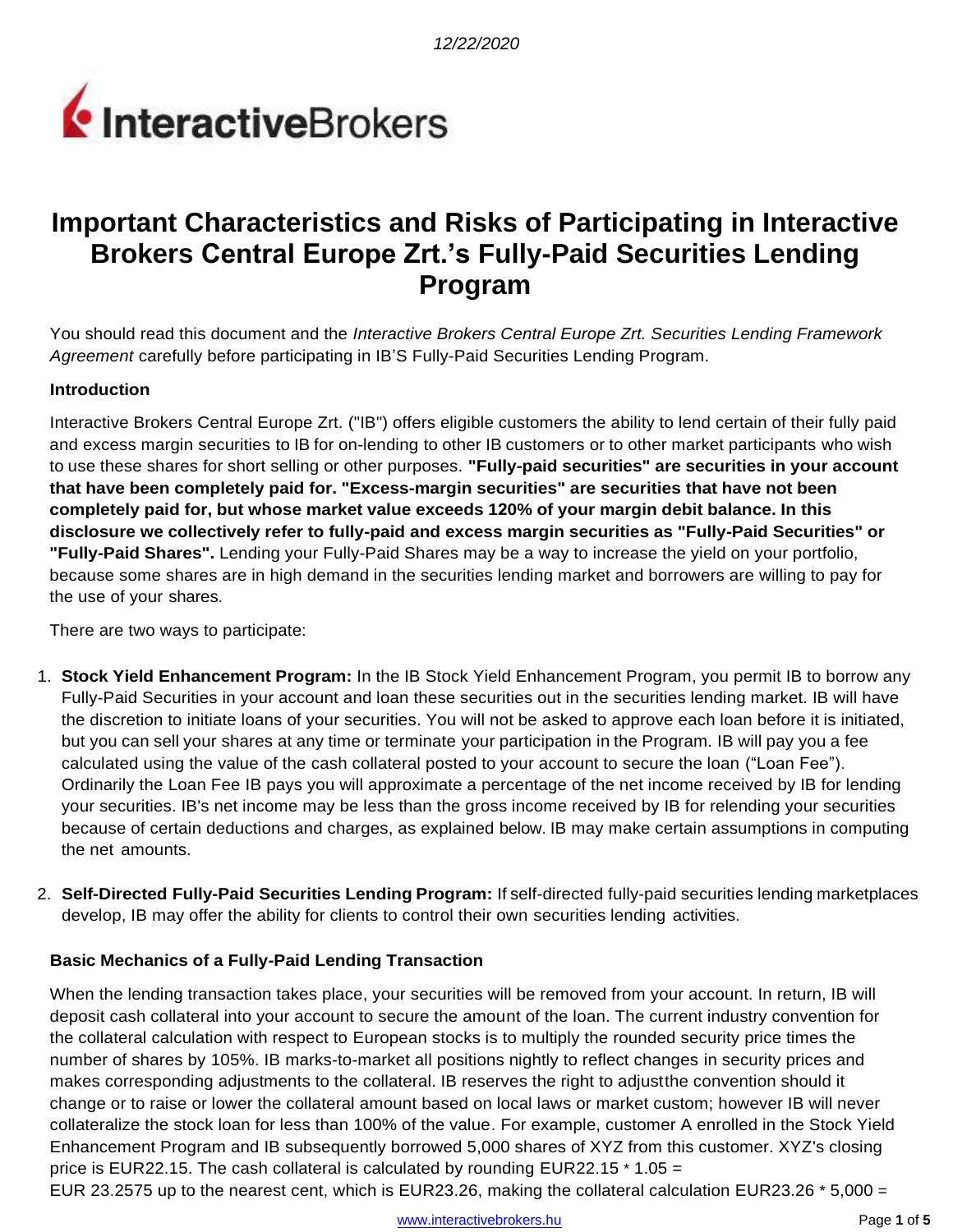## EUR116,300.

Whether you initiate the lending transactions yourself through a Self-Directed Fully-Paid Securities Lending Program, or you allow IB to borrow from you through the IB Stock Yield Enhancement Program, IB will be the counterparty borrower to all of the loans you make. That is, as a customer, you are not transacting directly with the securities lending market. You are transacting with IB, which may then transact on the relevant market. For all transactions in which you are lending your Fully-Paid Shares, IB will be responsible for providing the collateral to you on stock loans and paying you the Loan Fees.

## *Securities Loaned Out by You Are Typically Used to Facilitate Short Sales*

The type of securities that are generally attractive to borrowers in the securities lending market, and which generate the highest income potential, are "hard to borrow" securities. When you lend your Fully-Paid Securities, it is likely that such securities will be used to facilitate one or more short sales where the borrower is selling shares in hopes that the stock will decline in value (the short seller later re-purchases the stock to pay back the stock loan). Since you are holding the shares "long" in your account, the activity of short sellers potentially could affect the long-term value of your holdings.

## *NOTE: If you do not want your fully-paid securities used to facilitate short sales, you should NOT participate in IB's Fully Paid Securities Lending Programs.*

### *You Continue to Own Loaned Shares and Have Market Risk on Those Shares*

When you lend your shares, you continue to own the shares and you continue to have the market exposure inherent in ownership of the shares (i.e., if the share price increases while you own the shares but are lending them out, your equity in the position will increase. If the price goes down, your equity will decrease).

### *You Can Sell Your Loaned Shares At Any Time*

Even though you have loaned your shares out, you can sell those shares at any time, just like any other shares in your IB account. You do not have to wait for the shares to be returned to sell them. Even if the shares are not returned on time to settle your sale of the shares, IB will be responsible for settling the sale, not you, and you will receive the proceeds from the sale of the shares on the normal settlement date for the sale.

## *Loan Rates (and therefore the Loan Fee You Will Receive) Are Subject to Frequent Change and Can* **Go** *Down (or Up) by 50% or More*

Rates for "hard to borrow" and other shares change frequently, even daily, in the securities lending market and this can reduce (or increase) the Loan Fee IB pays on your collateral. Likewise, IB may change the rate it pays you compared to the income that IB receives when it lends your securities to third parties. If you have permitted IB to borrow your Fully-Paid Securities through the IB Stock Yield Enhancement Program, you will not have direct control over when to initiate or terminate loans of specific shares (including based on rate changes). However, you can always terminate your participation in the program (which will terminate all of your lending transactions) if you are unhappy with the Loan Fees you are receiving or the nature or frequency of rate changes. Please note, though, that if you terminate your participation in the Stock Yield Enhancement Program, you may not be permitted to re-join the program, or you may have to wait a certain length of time to re-join.

# *Potential Adverse Tax Consequences from Receiving Cash Payments in Lieu of Dividends on Loaned Shares <sup>1</sup>*

When you lend your Fully-Paid Securities, you are entitled to receive the amount of all dividends and distributions made on or in respect of the loaned securities. However, these cash payments may be considered "in lieu of' dividends. In lieu of dividends may be taxed differently than qualified dividends – please consult a tax adviser.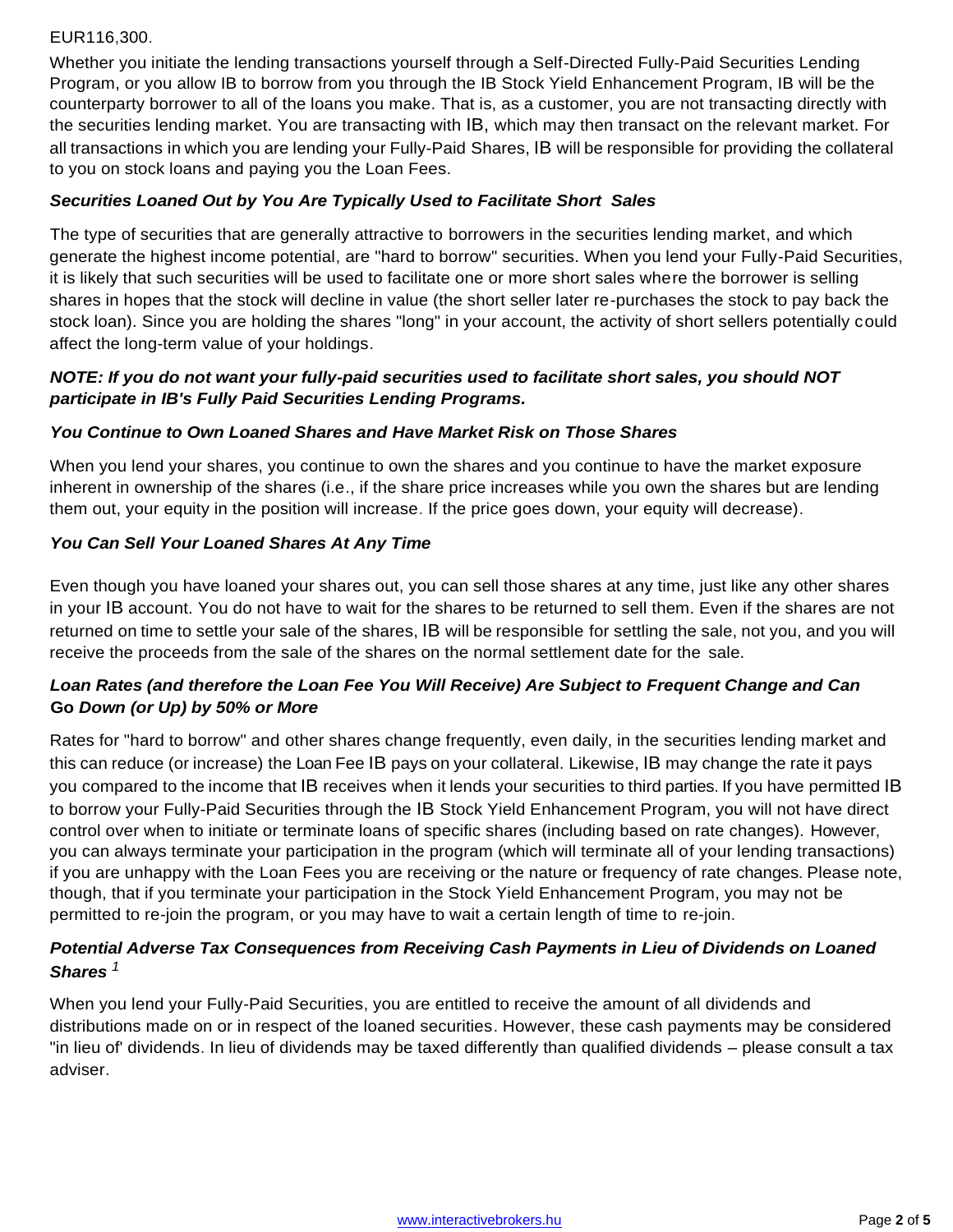IB may be required to withhold tax on payments in lieu of dividends on certain country's stocks and fees paid to you unless an exception applies.

IB may recall loaned shares from the borrower prior to a dividend to reduce potential negative tax consequences to you. However, it is solely within IB's discretion to recall a loan and IB makes no guarantee it will recall a loan prior to a dividend. With respect to other corporate actions affecting loaned shares, non-cash distributions that you are entitled to receive in connection with ownership of loaned securities will be added to the loaned securities on the date of distribution and will be transferred to you at termination of the loan.

Special tax considerations may arise if shares of master limited partnerships or publicly traded partnerships are loaned out under the IB Stock Yield Enhancement Program or Self-Directed Fully-Paid Securities Lending Program. You are encouraged to consult the issuer's prospectus or your tax advisor for further information.

## *IB is the Counterparty to All Fully-Paid Lending Transactions with You. IB or Its Affiliates May Earn a Spread in Rates and May Profit or Lose in Connection with the Transaction or Other Transactions in the*  **Same** *Securities. IB May Pay Part of the Loan Income to Third Parties, Which Will Reduce the Rate You Receive for the Duration of the Loan.*

IB will be the counterparty (borrower) when you lend your shares. Any transactions that IB may or may not do with the shares are completely independent of your loan transaction to IB. Thus, after IB borrows shares from you, IB may or may not then lend those shares on in the marketplace, or lend them to or through an affiliate or third party. Likewise, IB may terminate a loan with you and return shares to you while at the same time IB continues to lend shares of the same stock out to the marketplace. *In short: IB's obligation to you is to pay you a Loan Fee at the specified rate on ongoing loan transactions until such transactions are terminated by you or by IB. Nothing in the IB Fully-Paid Lending Program restricts IB's ability to conduct stock lending and borrowing transactions with third parties, who may profit or lose in connection with the transactions.*

IB may borrow shares from you and then lend those shares to one of its affiliates for the affiliate's own purposes (including short selling).

IB or its affiliates or third parties may earn a "spread" on securities lending transactions with your stock. This means that the Loan Fee's rate you receive from IB may be less than the rate IB or its affiliate receives from a third party (or that IB receives from the affiliate if the affiliate is the ultimate borrower) on those same shares. If IB's affiliate is acting as a conduit, there will be a minimum 5 basis point (0.05%) reduction in the Loan Fee rate you receive compared to market rates.

IB may pay part of the net loan income it earns on shares borrowed from you to third parties such as your financial advisor or introducing brokers who may introduce your account to IB. These payments may reduce the Loan Fee you receive for the entire duration of the loan.

# *There Is No Guarantee That You Will Receive the Best Loan Rates for Your Shares*

The securities lending market is not a standardized or transparent market. Securities lending transactions generally take place "over the counter" rather than on organized exchanges where prices and transactions are transparent. There are no rules or mechanisms that guarantee or require that any given participant in the marketplace will receive the best rate for lending shares, and IB cannot and does not guarantee it will pay the highest rate for borrowing your shares. IB or its affiliates through which it conducts securities lending transactions may not have access to the markets or counterparties that are offering the most favorable rates, or may be unaware of the most favorable rates. As noted previously, IB or its affiliates or third parties may earn a "spread" on the rate, such that the rate you receive is worse than the rate IB or its affiliates receive.

## *There Is No Guarantee That Your Fully-Paid Shares Will Be Loaned Out*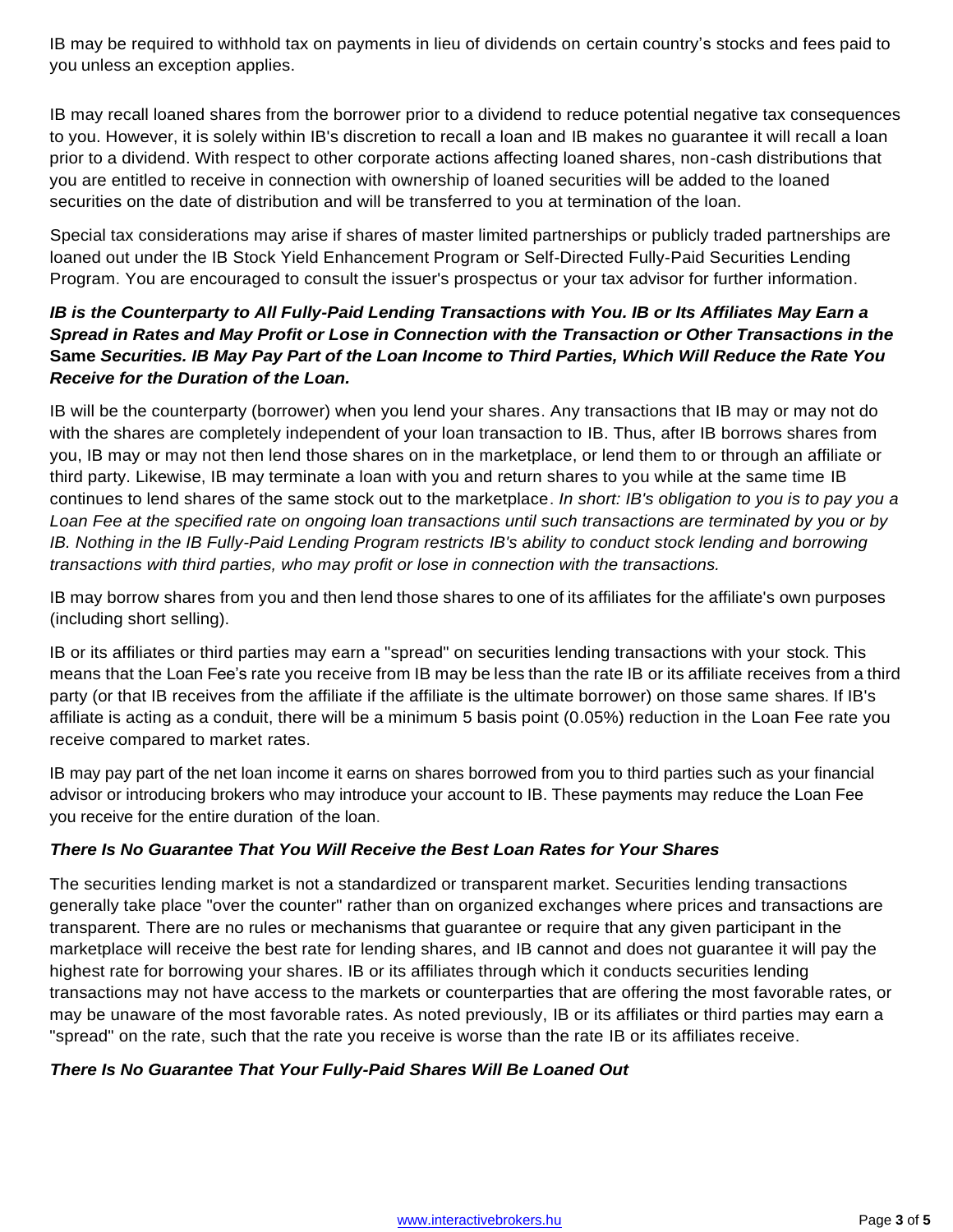There is no guarantee that you will be able to lend (or that IB will want to or be able to borrow) your Fully-Paid Shares. There may not be a market to lend your Fully-Paid Shares at a rate that is advantageous, or IB may not have access to a market with willing borrowers. IB or other IB customers or IB's affiliates, might have shares that may be loaned out that will satisfy available borrowing interest and, therefore, IB may not borrow shares from you. There is no rule or requirement, nor is there anything in the applicable agreements between you and IB, that requires IB to borrow shares from you or requires IB to place your interest in lending shares ahead of IB's own interests, or those of other IB customers or those of IB's affiliates. If IB is managing your lending transactions through the IB Stock Yield Enhancement Program, IB cannot and does not guarantee that all of your Fully-Paid Shares that possibly could be loaned out will be loaned out.

## *Loans May Be Terminated At Any Time By IB*

When you lend your Fully-Paid Shares, the loan may be terminated and the shares returned to your IB account at any time for any reason. The loan may be terminated because a party that borrowed the shares from IB (after IB borrowed them from you) chose to return the shares, or because you or IB received a rerate request and rejected the rerate or did not respond to the rerate request. IB also has the right to terminate its borrowing of shares from you even if IB continues to lend the same stock through the securities lending market. When the loan is terminated, shares will be returned to your account, the cash collateral will be removed from your account and IB will stop paying you the Loan Fee. If you permit IB to borrow securities through the IB Stock Yield Enhancement Program, you will not have direct control over when to initiate or terminate loans of specific shares. Please note, however, you can always terminate your participation in the program (which will terminate all of your lending transactions).

## *Selling Your Shares or Borrowing Against Them or Withdrawing Cash Collateral Beyond a Certain Amount Will Terminate the Loan Transaction*

If you sell the Fully-Paid Shares you have lent out, or if you borrow against the shares or withdraw cash collateral (such that the securities become margin securities and are no longer fully-paid or excess margin securities), the loan will terminate and IB will cease paying the Loan Fee.

#### *Commissions and Other Charges*

If you permit IB to borrow securities from you through the IB Stock Yield Enhancement Program, IB will credit the Loan Fee to you daily. The rate may be changed from time to time in IB's sole discretion and different rates may apply between customers based on a variety of factors, including the size of the customers' loan portfolios, the types of Fully-Paid Securities available in the customers' accounts, and other factors.

As noted above, IB or its affiliates or third parties may also earn a "spread" on the rate, such that the rate you receive will be based on a net income after deduction for charges by IB or its affiliates. If IB's affiliate is acting as a conduit, there will be a minimum 5 basis point (0.05%) reduction in the Loan Fee IB pays. Likewise, as noted, IB may pay part of the net income (for shares you lend) to third parties such as introducing brokers who may introduce your account to IB. These payments may reduce the rate you receive. You may always terminate your participation in the program if you are unhappy with the rates you are receiving.

## *Voting Rights*

The borrower of securities (and not you, as lender) has the right to vote, or to provide any consent or to take any similar action with respect to the loaned securities if the record date or deadline for such vote, consent or other action falls during the term of the loan.